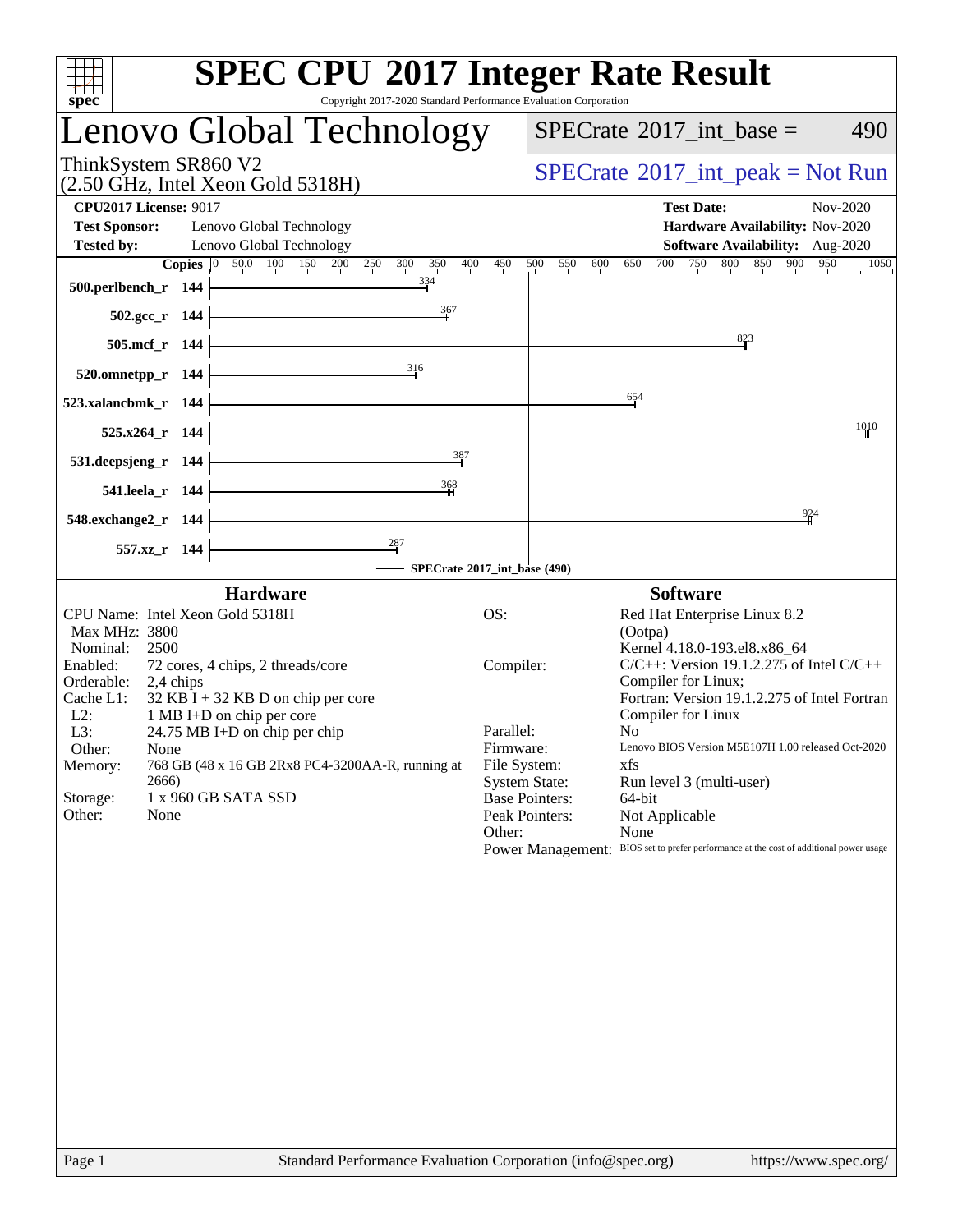

#### **[SPEC CPU](http://www.spec.org/auto/cpu2017/Docs/result-fields.html#SPECCPU2017IntegerRateResult)[2017 Integer Rate Result](http://www.spec.org/auto/cpu2017/Docs/result-fields.html#SPECCPU2017IntegerRateResult)** Copyright 2017-2020 Standard Performance Evaluation Corporation

### Lenovo Global Technology

[SPECrate](http://www.spec.org/auto/cpu2017/Docs/result-fields.html#SPECrate2017intbase)<sup>®</sup>2017 int base = 490

(2.50 GHz, Intel Xeon Gold 5318H)

**[CPU2017 License:](http://www.spec.org/auto/cpu2017/Docs/result-fields.html#CPU2017License)** 9017 **[Test Date:](http://www.spec.org/auto/cpu2017/Docs/result-fields.html#TestDate)** Nov-2020

**[Test Sponsor:](http://www.spec.org/auto/cpu2017/Docs/result-fields.html#TestSponsor)** Lenovo Global Technology **[Hardware Availability:](http://www.spec.org/auto/cpu2017/Docs/result-fields.html#HardwareAvailability)** Nov-2020

ThinkSystem SR860 V2<br>  $\begin{array}{c} \text{SPECTI}_{\text{S}} \text{I}_{\text{S}} \text{S}^2 \text{I}_{\text{S}} \text{S}^2 \text{I}_{\text{S}} \text{S}^2 \text{I}_{\text{S}} \text{S}^2 \text{I}_{\text{S}} \text{S}^2 \text{I}_{\text{S}} \text{S}^2 \text{I}_{\text{S}} \text{S}^2 \text{I}_{\text{S}} \text{S}^2 \text{I}_{\text{S}} \text{S}^2 \text{I}_{\text{S}} \text{S}^2 \text{I}_{\text{S$ 

**[Tested by:](http://www.spec.org/auto/cpu2017/Docs/result-fields.html#Testedby)** Lenovo Global Technology **[Software Availability:](http://www.spec.org/auto/cpu2017/Docs/result-fields.html#SoftwareAvailability)** Aug-2020

#### **[Results Table](http://www.spec.org/auto/cpu2017/Docs/result-fields.html#ResultsTable)**

|                                   |               |                |                | <b>Base</b>    |       |                | <b>Peak</b> |               |                |              |                |              |                |              |
|-----------------------------------|---------------|----------------|----------------|----------------|-------|----------------|-------------|---------------|----------------|--------------|----------------|--------------|----------------|--------------|
| <b>Benchmark</b>                  | <b>Copies</b> | <b>Seconds</b> | Ratio          | <b>Seconds</b> | Ratio | <b>Seconds</b> | Ratio       | <b>Copies</b> | <b>Seconds</b> | <b>Ratio</b> | <b>Seconds</b> | <b>Ratio</b> | <b>Seconds</b> | <b>Ratio</b> |
| 500.perlbench_r                   | 144           | 688            | 333            | 685            | 335   | 687            | 334         |               |                |              |                |              |                |              |
| $502.\text{gcc}_r$                | 144           | 555            | 367            | 561            | 364   | 555            | 367         |               |                |              |                |              |                |              |
| $505$ .mcf r                      | 144           | 283            | 822            | 282            | 824   | 283            | 823         |               |                |              |                |              |                |              |
| 520.omnetpp_r                     | 144           | 598            | 316            | 598            | 316   | 598            | 316         |               |                |              |                |              |                |              |
| 523.xalancbmk r                   | 144           | 233            | 653            | 233            | 654   | 233            | 654         |               |                |              |                |              |                |              |
| 525.x264 r                        | 144           | 250            | 1010           | 250            | 1010  | 249            | 1010        |               |                |              |                |              |                |              |
| 531.deepsjeng_r                   | 144           | 427            | 387            | 427            | 386   | 427            | 387         |               |                |              |                |              |                |              |
| 541.leela r                       | 144           | 648            | 368            | 636            | 375   | 653            | 365         |               |                |              |                |              |                |              |
| 548.exchange2_r                   | 144           | 408            | 925            | 410            | 921   | 408            | 924         |               |                |              |                |              |                |              |
| 557.xz r                          | 144           | 541            | 288            | 542            | 287   | 543            | 287         |               |                |              |                |              |                |              |
| $SPECrate^{\circ}2017$ int base = |               | 490            |                |                |       |                |             |               |                |              |                |              |                |              |
| $SPECrate^{\circ}2017$ int peak = |               |                | <b>Not Run</b> |                |       |                |             |               |                |              |                |              |                |              |

Results appear in the [order in which they were run](http://www.spec.org/auto/cpu2017/Docs/result-fields.html#RunOrder). Bold underlined text [indicates a median measurement](http://www.spec.org/auto/cpu2017/Docs/result-fields.html#Median).

#### **[Submit Notes](http://www.spec.org/auto/cpu2017/Docs/result-fields.html#SubmitNotes)**

 The numactl mechanism was used to bind copies to processors. The config file option 'submit' was used to generate numactl commands to bind each copy to a specific processor. For details, please see the config file.

### **[Operating System Notes](http://www.spec.org/auto/cpu2017/Docs/result-fields.html#OperatingSystemNotes)**

Stack size set to unlimited using "ulimit -s unlimited"

#### **[Environment Variables Notes](http://www.spec.org/auto/cpu2017/Docs/result-fields.html#EnvironmentVariablesNotes)**

```
Environment variables set by runcpu before the start of the run:
LD_LIBRARY_PATH =
      "/home/cpu2017-1.1.0-ic19.1u2/lib/intel64:/home/cpu2017-1.1.0-ic19.1u2/l
      ib/ia32:/home/cpu2017-1.1.0-ic19.1u2/je5.0.1-32"
MALLOC_CONF = "retain:true"
```
#### **[General Notes](http://www.spec.org/auto/cpu2017/Docs/result-fields.html#GeneralNotes)**

 Binaries compiled on a system with 1x Intel Core i9-7980XE CPU + 64GB RAM memory using Redhat Enterprise Linux 8.0 Transparent Huge Pages enabled by default Prior to runcpu invocation Filesystem page cache synced and cleared with: sync; echo 3> /proc/sys/vm/drop\_caches

**(Continued on next page)**

| Page 2 | Standard Performance Evaluation Corporation (info@spec.org) | https://www.spec.org/ |
|--------|-------------------------------------------------------------|-----------------------|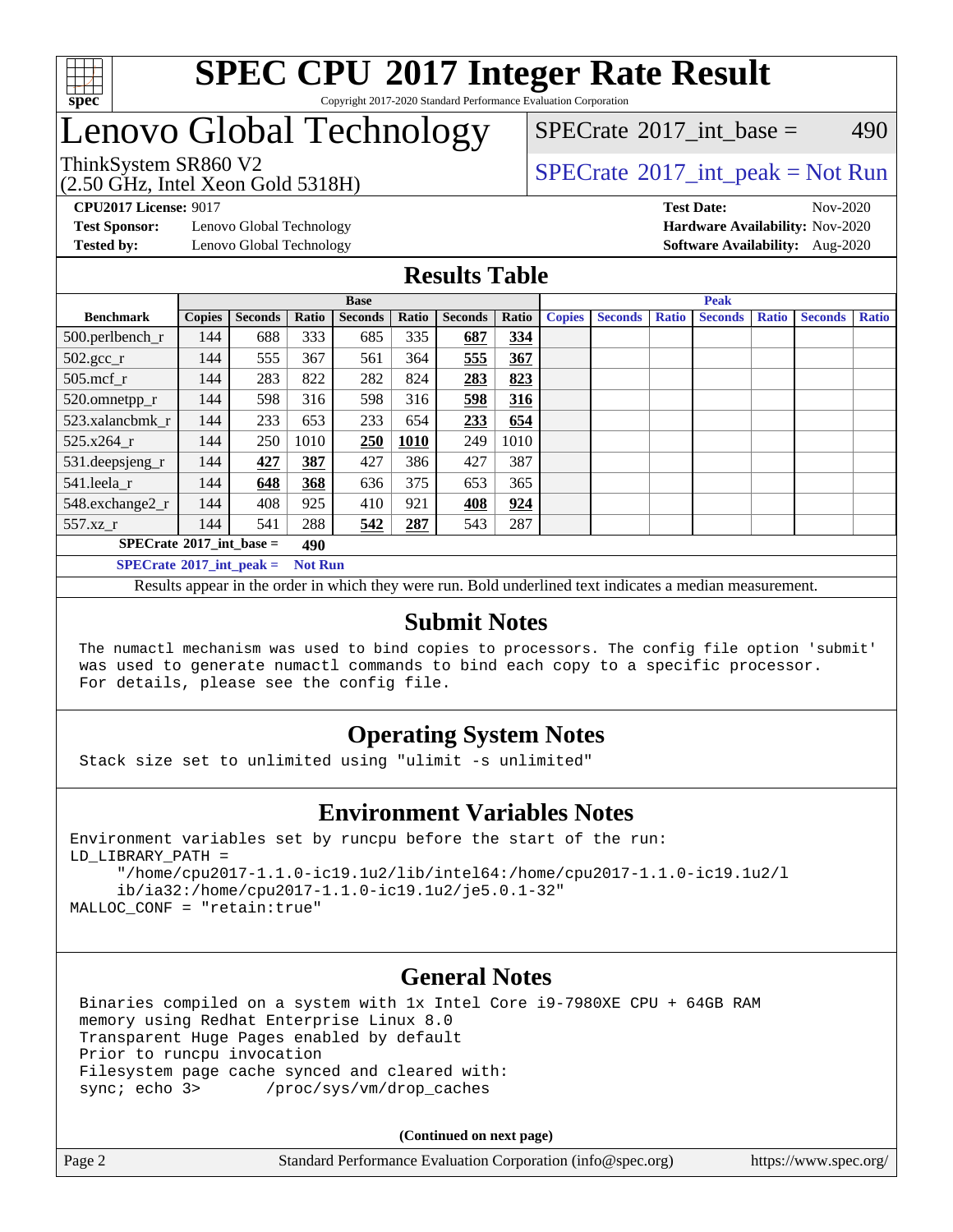

Copyright 2017-2020 Standard Performance Evaluation Corporation

Lenovo Global Technology

[SPECrate](http://www.spec.org/auto/cpu2017/Docs/result-fields.html#SPECrate2017intbase)<sup>®</sup>2017 int base = 490

(2.50 GHz, Intel Xeon Gold 5318H)

ThinkSystem SR860 V2<br>  $\begin{array}{c} \text{SPECTI}_{\text{S}} \text{I}_{\text{S}} \text{S}^2 \text{I}_{\text{S}} \text{S}^2 \text{I}_{\text{S}} \text{S}^2 \text{I}_{\text{S}} \text{S}^2 \text{I}_{\text{S}} \text{S}^2 \text{I}_{\text{S}} \text{S}^2 \text{I}_{\text{S}} \text{S}^2 \text{I}_{\text{S}} \text{S}^2 \text{I}_{\text{S}} \text{S}^2 \text{I}_{\text{S}} \text{S}^2 \text{I}_{\text{S$ 

**[Test Sponsor:](http://www.spec.org/auto/cpu2017/Docs/result-fields.html#TestSponsor)** Lenovo Global Technology **[Hardware Availability:](http://www.spec.org/auto/cpu2017/Docs/result-fields.html#HardwareAvailability)** Nov-2020 **[Tested by:](http://www.spec.org/auto/cpu2017/Docs/result-fields.html#Testedby)** Lenovo Global Technology **[Software Availability:](http://www.spec.org/auto/cpu2017/Docs/result-fields.html#SoftwareAvailability)** Aug-2020

**[CPU2017 License:](http://www.spec.org/auto/cpu2017/Docs/result-fields.html#CPU2017License)** 9017 **[Test Date:](http://www.spec.org/auto/cpu2017/Docs/result-fields.html#TestDate)** Nov-2020

#### **[General Notes \(Continued\)](http://www.spec.org/auto/cpu2017/Docs/result-fields.html#GeneralNotes)**

Page 3 Standard Performance Evaluation Corporation [\(info@spec.org\)](mailto:info@spec.org) <https://www.spec.org/> runcpu command invoked through numactl i.e.: numactl --interleave=all runcpu <etc> NA: The test sponsor attests, as of date of publication, that CVE-2017-5754 (Meltdown) is mitigated in the system as tested and documented. Yes: The test sponsor attests, as of date of publication, that CVE-2017-5753 (Spectre variant 1) is mitigated in the system as tested and documented. Yes: The test sponsor attests, as of date of publication, that CVE-2017-5715 (Spectre variant 2) is mitigated in the system as tested and documented. **[Platform Notes](http://www.spec.org/auto/cpu2017/Docs/result-fields.html#PlatformNotes)** BIOS configuration: Choose Operating Mode set to Maximum Performance and then set it to Custom Mode MONITOR/MWAIT set to Enabled DCU Streamer Prefetcher set to Disabled SNC set to Enabled LLC dead line alloc set to Disable Sysinfo program /home/cpu2017-1.1.0-ic19.1u2/bin/sysinfo Rev: r6365 of 2019-08-21 295195f888a3d7edb1e6e46a485a0011 running on localhost.localdomain Fri Nov 13 23:36:45 2020 SUT (System Under Test) info as seen by some common utilities. For more information on this section, see <https://www.spec.org/cpu2017/Docs/config.html#sysinfo> From /proc/cpuinfo model name : Intel(R) Xeon(R) Gold 5318H CPU @ 2.50GHz 4 "physical id"s (chips) 144 "processors" cores, siblings (Caution: counting these is hw and system dependent. The following excerpts from /proc/cpuinfo might not be reliable. Use with caution.) cpu cores : 18 siblings : 36 physical 0: cores 0 1 2 3 4 8 9 10 11 16 17 18 19 20 24 25 26 27 physical 1: cores 0 1 2 3 4 8 9 10 11 16 17 18 19 20 24 25 26 27 physical 2: cores 0 1 2 3 4 8 9 10 11 16 17 18 19 20 24 25 26 27 physical 3: cores 0 1 2 3 4 8 9 10 11 16 17 18 19 20 24 25 26 27 From lscpu: Architecture: x86\_64 CPU op-mode(s): 32-bit, 64-bit Byte Order: Little Endian  $CPU(s):$  144 On-line CPU(s) list: 0-143 Thread(s) per core: 2 **(Continued on next page)**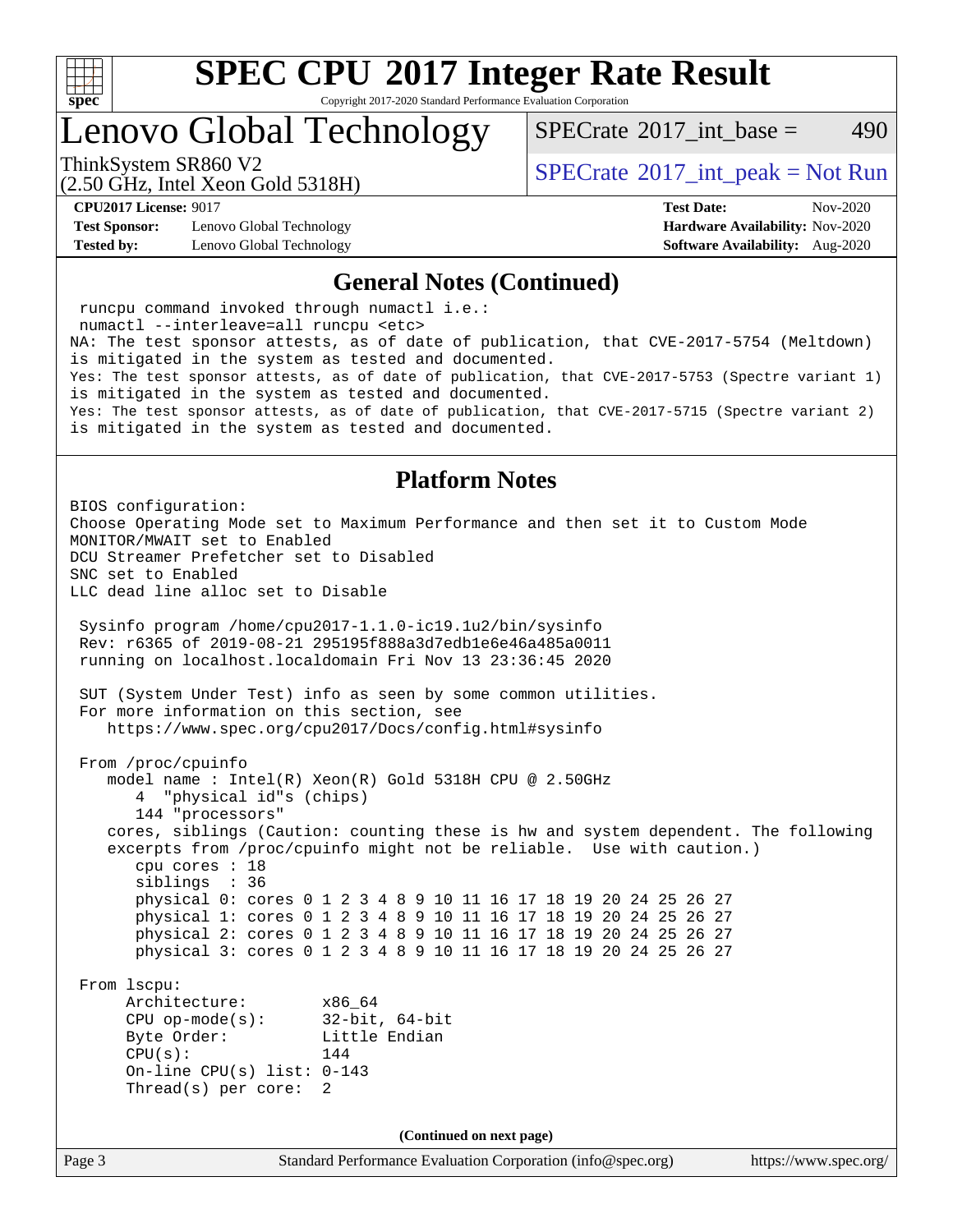

Copyright 2017-2020 Standard Performance Evaluation Corporation

### Lenovo Global Technology

 $SPECTate$ <sup>®</sup>[2017\\_int\\_base =](http://www.spec.org/auto/cpu2017/Docs/result-fields.html#SPECrate2017intbase) 490

(2.50 GHz, Intel Xeon Gold 5318H)

ThinkSystem SR860 V2<br>  $(2.50 \text{ GHz, Intel Yoon Gold } 5318 \text{H})$  [SPECrate](http://www.spec.org/auto/cpu2017/Docs/result-fields.html#SPECrate2017intpeak)®[2017\\_int\\_peak = N](http://www.spec.org/auto/cpu2017/Docs/result-fields.html#SPECrate2017intpeak)ot Run

**[CPU2017 License:](http://www.spec.org/auto/cpu2017/Docs/result-fields.html#CPU2017License)** 9017 **[Test Date:](http://www.spec.org/auto/cpu2017/Docs/result-fields.html#TestDate)** Nov-2020

**[Test Sponsor:](http://www.spec.org/auto/cpu2017/Docs/result-fields.html#TestSponsor)** Lenovo Global Technology **[Hardware Availability:](http://www.spec.org/auto/cpu2017/Docs/result-fields.html#HardwareAvailability)** Nov-2020 **[Tested by:](http://www.spec.org/auto/cpu2017/Docs/result-fields.html#Testedby)** Lenovo Global Technology **[Software Availability:](http://www.spec.org/auto/cpu2017/Docs/result-fields.html#SoftwareAvailability)** Aug-2020

### **[Platform Notes \(Continued\)](http://www.spec.org/auto/cpu2017/Docs/result-fields.html#PlatformNotes)**

| Core(s) per socket:           | 18                                                                                   |
|-------------------------------|--------------------------------------------------------------------------------------|
| Socket(s):                    | $\overline{4}$                                                                       |
| NUMA node(s):                 | 8                                                                                    |
| Vendor ID:                    | GenuineIntel                                                                         |
| CPU family:                   | 6                                                                                    |
| Model:                        | 85                                                                                   |
| Model name:                   | $Intel(R) Xeon(R) Gold 5318H CPU @ 2.50GHz$                                          |
| Stepping:                     | 11                                                                                   |
| CPU MHz:                      | 3222.636                                                                             |
| CPU max MHz:                  | 3800.0000                                                                            |
| CPU min MHz:                  | 1000.0000                                                                            |
| BogoMIPS:                     | 5000.00                                                                              |
| Virtualization:<br>L1d cache: | $VT - x$<br>32K                                                                      |
| Lli cache:                    | 32K                                                                                  |
| L2 cache:                     | 1024K                                                                                |
| L3 cache:                     | 25344K                                                                               |
| NUMA node0 CPU(s):            | $0-2, 5, 6, 9, 10, 14, 15, 72-74, 77, 78, 81, 82, 86, 87$                            |
| NUMA nodel CPU(s):            | 3, 4, 7, 8, 11-13, 16, 17, 75, 76, 79, 80, 83-85, 88, 89                             |
| NUMA node2 CPU(s):            | 18-20, 23, 24, 27, 28, 32, 33, 90-92, 95, 96, 99, 100, 104, 105                      |
| NUMA node3 CPU(s):            | 21, 22, 25, 26, 29-31, 34, 35, 93, 94, 97, 98, 101-103, 106, 107                     |
| NUMA $node4$ $CPU(s):$        | 36-38, 41, 42, 45, 46, 50, 51, 108-110, 113, 114, 117, 118, 122, 123                 |
| NUMA node5 $CPU(s):$          | 39, 40, 43, 44, 47-49, 52, 53, 111, 112, 115, 116, 119-121, 124, 125                 |
| NUMA node6 CPU(s):            | 54-56, 59, 60, 63, 64, 68, 69, 126-128, 131, 132, 135, 136, 140, 141                 |
| NUMA node7 CPU(s):            | 57, 58, 61, 62, 65-67, 70, 71, 129, 130, 133, 134, 137-139, 142, 143                 |
| Flags:                        | fpu vme de pse tsc msr pae mce cx8 apic sep mtrr pge mca cmov                        |
|                               | pat pse36 clflush dts acpi mmx fxsr sse sse2 ss ht tm pbe syscall nx pdpe1gb rdtscp  |
|                               | lm constant_tsc art arch_perfmon pebs bts rep_good nopl xtopology nonstop_tsc cpuid  |
|                               | aperfmperf pni pclmulqdq dtes64 monitor ds_cpl vmx smx est tm2 ssse3 sdbg fma cx16   |
|                               | xtpr pdcm pcid dca sse4_1 sse4_2 x2apic movbe popcnt tsc_deadline_timer aes xsave    |
|                               | avx f16c rdrand lahf_lm abm 3dnowprefetch cpuid_fault epb cat_13 cdp_13              |
|                               | invpcid_single intel_ppin ssbd mba ibrs ibpb stibp ibrs_enhanced tpr_shadow vnmi     |
|                               | flexpriority ept vpid fsgsbase tsc_adjust bmil hle avx2 smep bmi2 erms invpcid rtm   |
|                               | cqm mpx rdt_a avx512f avx512dq rdseed adx smap clflushopt clwb intel_pt avx512cd     |
|                               | avx512bw avx512vl xsaveopt xsavec xgetbvl xsaves cqm_llc cqm_occup_llc cqm_mbm_total |
|                               | cqm_mbm_local avx512_bf16 dtherm ida arat pln pts pku ospke avx512_vnni md_clear     |
| flush_l1d arch_capabilities   |                                                                                      |
| /proc/cpuinfo cache data      |                                                                                      |
| cache size $: 25344$ KB       |                                                                                      |
|                               |                                                                                      |
|                               | From numactl --hardware WARNING: a numactl 'node' might or might not correspond to a |
| physical chip.                |                                                                                      |
| available: 8 nodes (0-7)      |                                                                                      |
|                               | node 0 cpus: 0 1 2 5 6 9 10 14 15 72 73 74 77 78 81 82 86 87                         |
| node 0 size: 96353 MB         |                                                                                      |
| node 0 free: 96141 MB         |                                                                                      |
|                               |                                                                                      |
|                               | (Continued on next page)                                                             |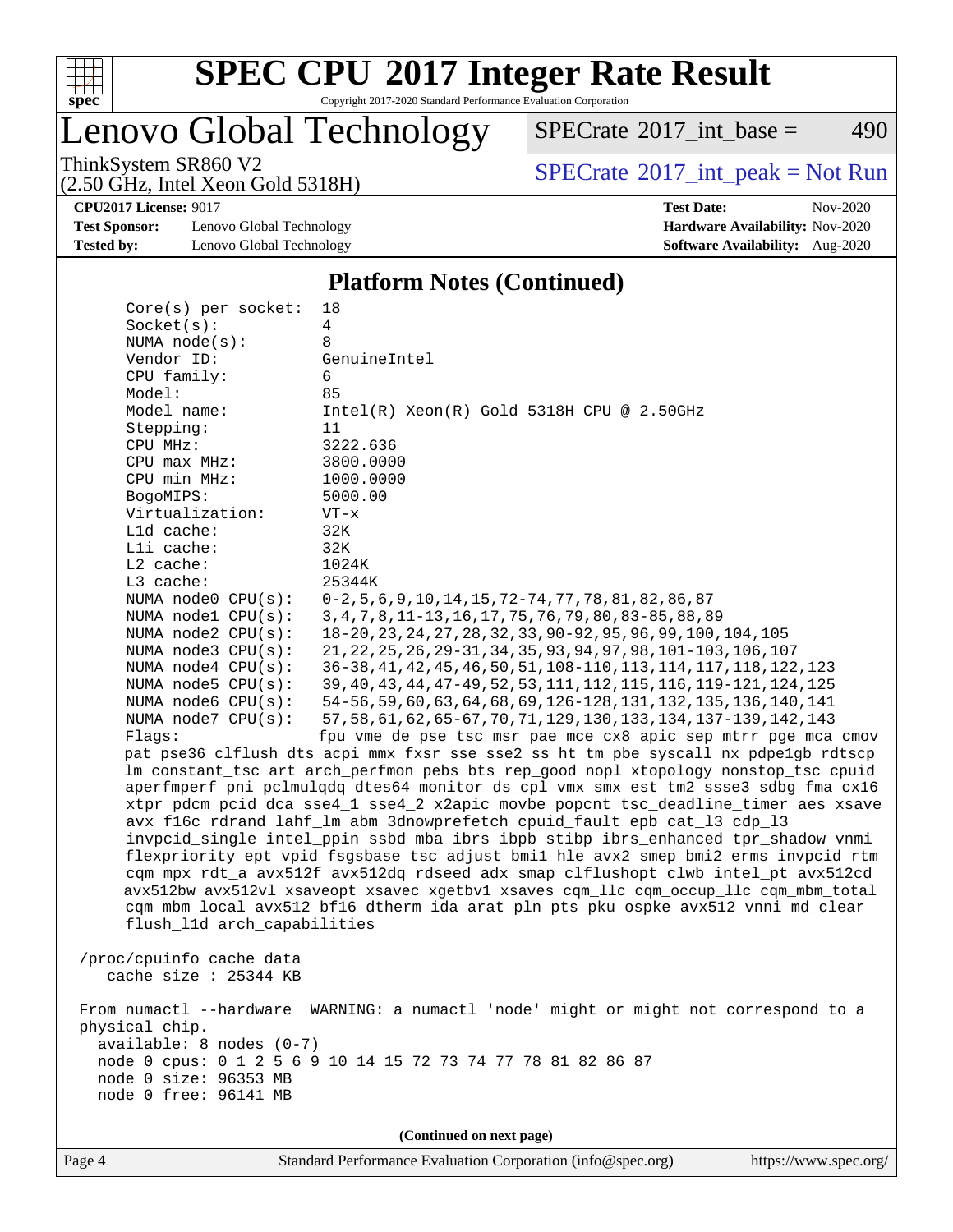

Copyright 2017-2020 Standard Performance Evaluation Corporation

## Lenovo Global Technology

 $SPECTate@2017_int\_base = 490$ 

(2.50 GHz, Intel Xeon Gold 5318H)

ThinkSystem SR860 V2<br>  $(2.50 \text{ GHz})$  Intel Xeon Gold 5318H)

**[Test Sponsor:](http://www.spec.org/auto/cpu2017/Docs/result-fields.html#TestSponsor)** Lenovo Global Technology **[Hardware Availability:](http://www.spec.org/auto/cpu2017/Docs/result-fields.html#HardwareAvailability)** Nov-2020 **[Tested by:](http://www.spec.org/auto/cpu2017/Docs/result-fields.html#Testedby)** Lenovo Global Technology **[Software Availability:](http://www.spec.org/auto/cpu2017/Docs/result-fields.html#SoftwareAvailability)** Aug-2020

**[CPU2017 License:](http://www.spec.org/auto/cpu2017/Docs/result-fields.html#CPU2017License)** 9017 **[Test Date:](http://www.spec.org/auto/cpu2017/Docs/result-fields.html#TestDate)** Nov-2020

#### **[Platform Notes \(Continued\)](http://www.spec.org/auto/cpu2017/Docs/result-fields.html#PlatformNotes)**

| Page 5                             |                          |                       |                                                                                                      |              |          |          |          |          |  | Standard Performance Evaluation Corporation (info@spec.org) |  |  |  | https://www.spec.org/ |  |
|------------------------------------|--------------------------|-----------------------|------------------------------------------------------------------------------------------------------|--------------|----------|----------|----------|----------|--|-------------------------------------------------------------|--|--|--|-----------------------|--|
|                                    |                          |                       |                                                                                                      |              |          |          |          |          |  | (Continued on next page)                                    |  |  |  |                       |  |
|                                    | os-release:<br>ID="rhel" |                       | NAME="Red Hat Enterprise Linux"<br>VERSION="8.2 (Ootpa)"<br>ID_LIKE="fedora"<br>VERSION_ID="8.2"     |              |          |          |          |          |  |                                                             |  |  |  |                       |  |
| From /etc/*release* /etc/*version* |                          |                       | Red Hat Enterprise Linux release 8.2 (Ootpa)                                                         |              |          |          |          |          |  |                                                             |  |  |  |                       |  |
| /usr/bin/lsb_release -d            |                          |                       |                                                                                                      |              |          |          |          |          |  |                                                             |  |  |  |                       |  |
|                                    |                          |                       | Hugepagesize: 2048 kB                                                                                |              |          |          |          |          |  |                                                             |  |  |  |                       |  |
| From /proc/meminfo                 | MemTotal:                |                       | HugePages_Total:                                                                                     | 792238464 kB |          | - 0      |          |          |  |                                                             |  |  |  |                       |  |
| 6:<br>7:                           | 20<br>20                 | 20<br>20              | 20<br>20                                                                                             | 20<br>20     | 20<br>20 | 20<br>20 | 10<br>11 | 11<br>10 |  |                                                             |  |  |  |                       |  |
| 4:<br>5:                           | 20<br>20                 | 20<br>20              | 20<br>20                                                                                             | 20<br>20     | 10<br>11 | 11<br>10 | 20<br>20 | 20<br>20 |  |                                                             |  |  |  |                       |  |
| 2:<br>3:                           | 20<br>20                 | 20<br>20              | 10<br>11                                                                                             | 11<br>10     | 20<br>20 | 20<br>20 | 20<br>20 | 20<br>20 |  |                                                             |  |  |  |                       |  |
| 0:<br>1:                           | 10<br>11                 | 11<br>10 <sub>1</sub> | 20<br>20                                                                                             | 20<br>20     | 20<br>20 | 20<br>20 | 20<br>20 | 20<br>20 |  |                                                             |  |  |  |                       |  |
| node                               | $\overline{0}$           | $\mathbf{1}$          |                                                                                                      | $2 \quad 3$  |          | 4 5 6 7  |          |          |  |                                                             |  |  |  |                       |  |
|                                    | node distances:          |                       |                                                                                                      |              |          |          |          |          |  |                                                             |  |  |  |                       |  |
|                                    |                          |                       | node 7 free: 96619 MB                                                                                |              |          |          |          |          |  |                                                             |  |  |  |                       |  |
|                                    |                          |                       | node 7 size: 96761 MB                                                                                |              |          |          |          |          |  |                                                             |  |  |  |                       |  |
|                                    |                          |                       | node 6 free: 96590 MB<br>node 7 cpus: 57 58 61 62 65 66 67 70 71 129 130 133 134 137 138 139 142 143 |              |          |          |          |          |  |                                                             |  |  |  |                       |  |
|                                    |                          |                       | node 6 size: 96763 MB                                                                                |              |          |          |          |          |  |                                                             |  |  |  |                       |  |
|                                    |                          |                       | node 6 cpus: 54 55 56 59 60 63 64 68 69 126 127 128 131 132 135 136 140 141                          |              |          |          |          |          |  |                                                             |  |  |  |                       |  |
|                                    |                          |                       | node 5 free: 96601 MB                                                                                |              |          |          |          |          |  |                                                             |  |  |  |                       |  |
|                                    |                          |                       | node 5 size: 96763 MB                                                                                |              |          |          |          |          |  |                                                             |  |  |  |                       |  |
|                                    |                          |                       | node 4 free: 96466 MB<br>node 5 cpus: 39 40 43 44 47 48 49 52 53 111 112 115 116 119 120 121 124 125 |              |          |          |          |          |  |                                                             |  |  |  |                       |  |
|                                    |                          |                       | node 4 size: 96763 MB                                                                                |              |          |          |          |          |  |                                                             |  |  |  |                       |  |
|                                    |                          |                       | node 4 cpus: 36 37 38 41 42 45 46 50 51 108 109 110 113 114 117 118 122 123                          |              |          |          |          |          |  |                                                             |  |  |  |                       |  |
|                                    |                          |                       | node 3 free: 96643 MB                                                                                |              |          |          |          |          |  |                                                             |  |  |  |                       |  |
|                                    |                          |                       | node 3 size: 96763 MB                                                                                |              |          |          |          |          |  |                                                             |  |  |  |                       |  |
|                                    |                          |                       | node 2 free: 96627 MB<br>node 3 cpus: 21 22 25 26 29 30 31 34 35 93 94 97 98 101 102 103 106 107     |              |          |          |          |          |  |                                                             |  |  |  |                       |  |
|                                    |                          |                       | node 2 size: 96763 MB                                                                                |              |          |          |          |          |  |                                                             |  |  |  |                       |  |
|                                    |                          |                       | node 2 cpus: 18 19 20 23 24 27 28 32 33 90 91 92 95 96 99 100 104 105                                |              |          |          |          |          |  |                                                             |  |  |  |                       |  |
|                                    |                          |                       | node 1 free: 96512 MB                                                                                |              |          |          |          |          |  |                                                             |  |  |  |                       |  |
|                                    |                          |                       | node 1 cpus: 3 4 7 8 11 12 13 16 17 75 76 79 80 83 84 85 88 89<br>node 1 size: 96736 MB              |              |          |          |          |          |  |                                                             |  |  |  |                       |  |
|                                    |                          |                       |                                                                                                      |              |          |          |          |          |  |                                                             |  |  |  |                       |  |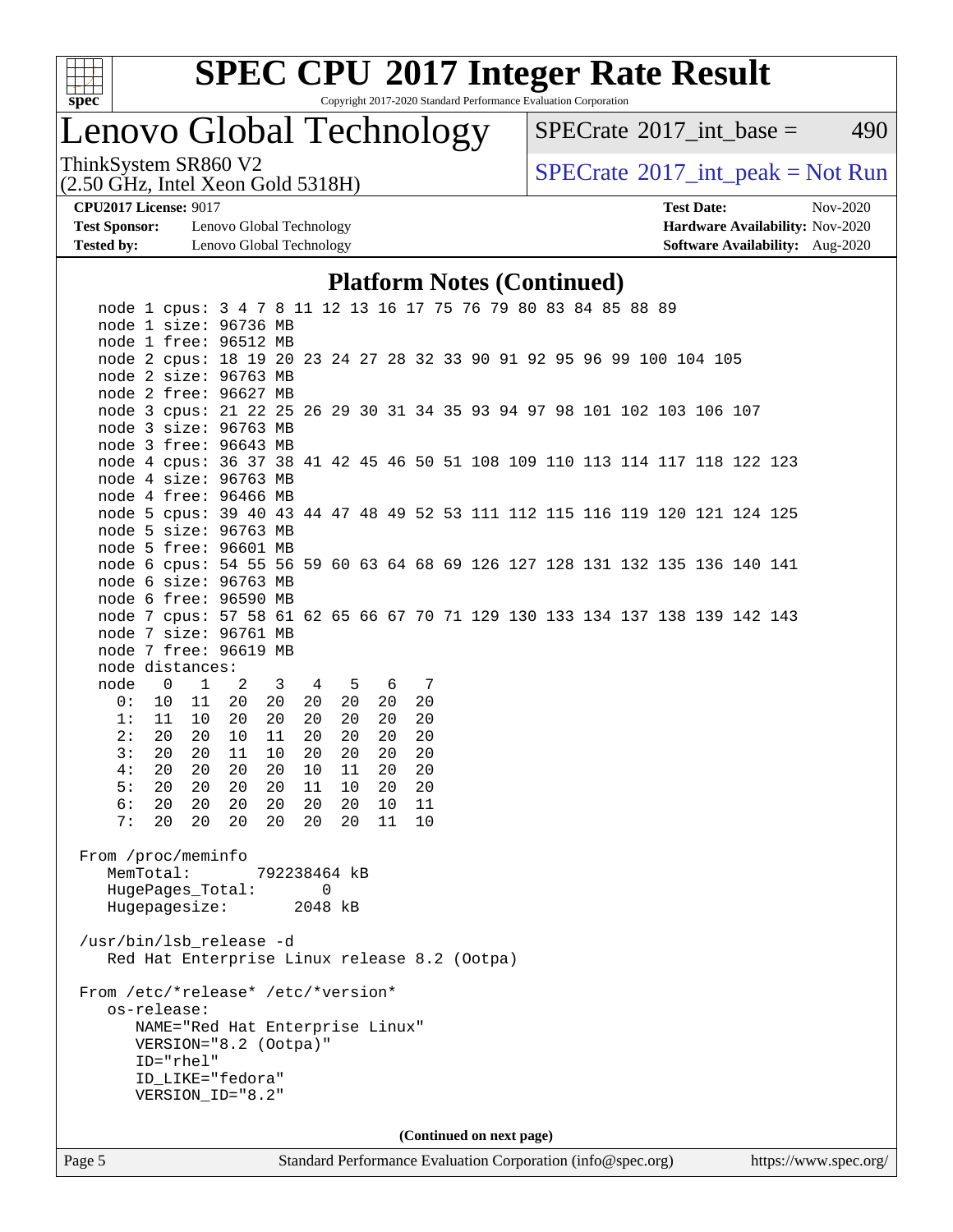

Copyright 2017-2020 Standard Performance Evaluation Corporation

Lenovo Global Technology

[SPECrate](http://www.spec.org/auto/cpu2017/Docs/result-fields.html#SPECrate2017intbase)<sup>®</sup>2017 int base = 490

(2.50 GHz, Intel Xeon Gold 5318H)

ThinkSystem SR860 V2<br>  $\begin{array}{c} \text{SPECTI}_{\text{S}} \text{SOR} \text{S1} \text{S1} \text{S1} \text{S1} \text{S1} \text{S1} \end{array}$  [SPECrate](http://www.spec.org/auto/cpu2017/Docs/result-fields.html#SPECrate2017intpeak)®[2017\\_int\\_peak = N](http://www.spec.org/auto/cpu2017/Docs/result-fields.html#SPECrate2017intpeak)ot Run

**[Test Sponsor:](http://www.spec.org/auto/cpu2017/Docs/result-fields.html#TestSponsor)** Lenovo Global Technology **[Hardware Availability:](http://www.spec.org/auto/cpu2017/Docs/result-fields.html#HardwareAvailability)** Nov-2020 **[Tested by:](http://www.spec.org/auto/cpu2017/Docs/result-fields.html#Testedby)** Lenovo Global Technology **[Software Availability:](http://www.spec.org/auto/cpu2017/Docs/result-fields.html#SoftwareAvailability)** Aug-2020

**[CPU2017 License:](http://www.spec.org/auto/cpu2017/Docs/result-fields.html#CPU2017License)** 9017 **[Test Date:](http://www.spec.org/auto/cpu2017/Docs/result-fields.html#TestDate)** Nov-2020

#### **[Platform Notes \(Continued\)](http://www.spec.org/auto/cpu2017/Docs/result-fields.html#PlatformNotes)**

 PLATFORM\_ID="platform:el8" PRETTY\_NAME="Red Hat Enterprise Linux 8.2 (Ootpa)" ANSI\_COLOR="0;31" redhat-release: Red Hat Enterprise Linux release 8.2 (Ootpa) system-release: Red Hat Enterprise Linux release 8.2 (Ootpa) system-release-cpe: cpe:/o:redhat:enterprise\_linux:8.2:ga uname -a: Linux localhost.localdomain 4.18.0-193.el8.x86\_64 #1 SMP Fri Mar 27 14:35:58 UTC 2020 x86\_64 x86\_64 x86\_64 GNU/Linux Kernel self-reported vulnerability status: itlb\_multihit: Not affected CVE-2018-3620 (L1 Terminal Fault): Not affected Microarchitectural Data Sampling: Not affected CVE-2017-5754 (Meltdown): Not affected CVE-2018-3639 (Speculative Store Bypass): Mitigation: Speculative Store Bypass disabled via prctl and seccomp CVE-2017-5753 (Spectre variant 1): Mitigation: usercopy/swapgs barriers and \_\_user pointer sanitization CVE-2017-5715 (Spectre variant 2): Mitigation: Enhanced IBRS, IBPB: conditional, RSB filling tsx\_async\_abort: Not affected run-level 3 Nov 13 23:34 SPEC is set to: /home/cpu2017-1.1.0-ic19.1u2 Filesystem Type Size Used Avail Use% Mounted on /dev/sda3 xfs 892G 33G 860G 4% / From /sys/devices/virtual/dmi/id BIOS: Lenovo M5E107H-1.00 10/18/2020 Vendor: Lenovo Product: ThinkSystem SR860 V2 Product Family: ThinkSystem Serial: none Additional information from dmidecode follows. WARNING: Use caution when you interpret this section. The 'dmidecode' program reads system data which is "intended to allow hardware to be accurately determined", but the intent may not be met, as there are frequent changes to hardware, firmware, and the "DMTF SMBIOS" standard. Memory: 48x SK Hynix HMA82GR7CJR8N-XN 16 GB 2 rank 3200 (End of data from sysinfo program) Memory on this system run at 2666 MHz due to CPU limitation.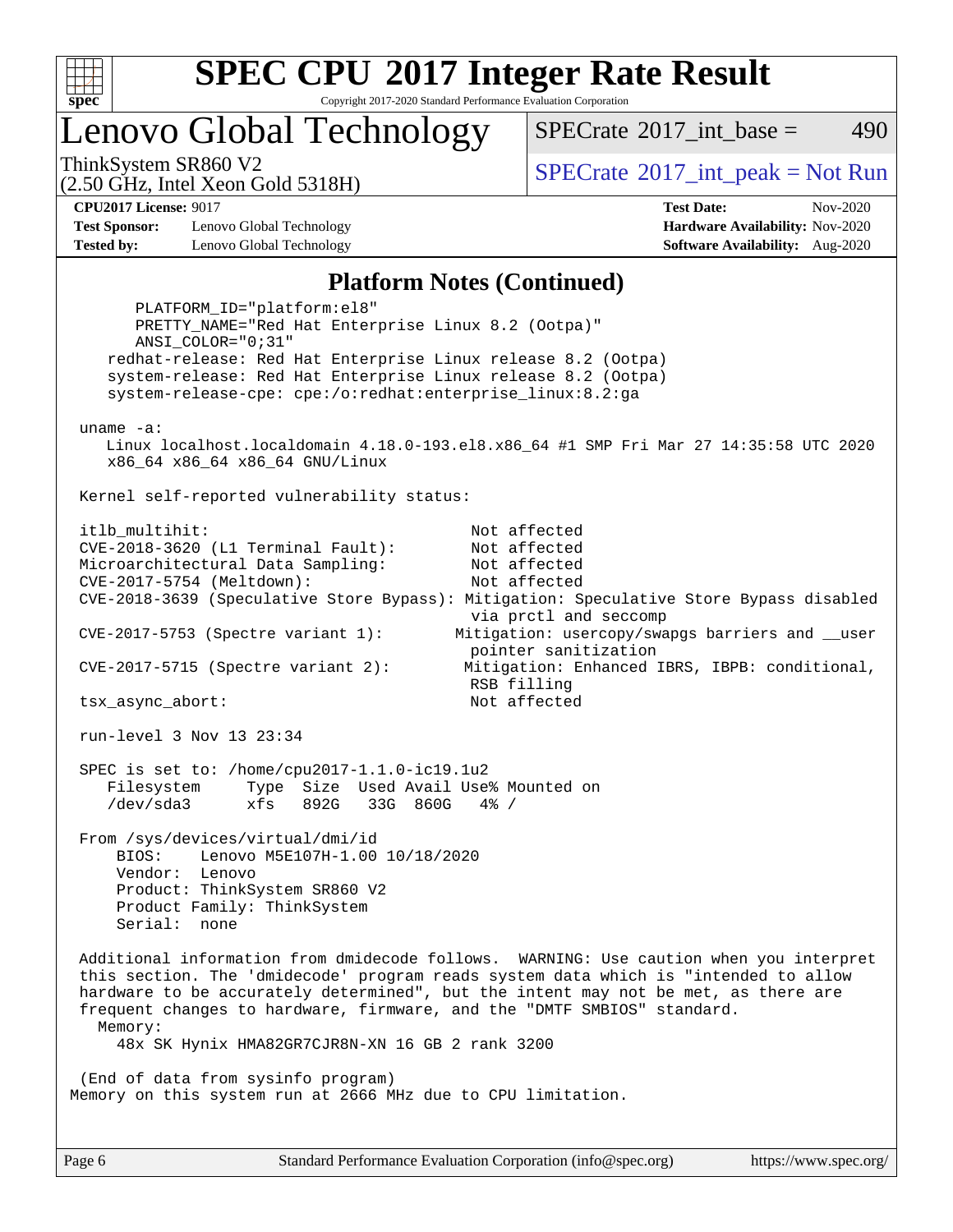

#### **[SPEC CPU](http://www.spec.org/auto/cpu2017/Docs/result-fields.html#SPECCPU2017IntegerRateResult)[2017 Integer Rate Result](http://www.spec.org/auto/cpu2017/Docs/result-fields.html#SPECCPU2017IntegerRateResult)** Copyright 2017-2020 Standard Performance Evaluation Corporation

### Lenovo Global Technology

 $SPECTate$ <sup>®</sup>[2017\\_int\\_base =](http://www.spec.org/auto/cpu2017/Docs/result-fields.html#SPECrate2017intbase) 490

(2.50 GHz, Intel Xeon Gold 5318H)

ThinkSystem SR860 V2<br>  $\begin{array}{c}\n\text{SPECTB} \\
\text{SPECTB} \\
\text{SPECTB} \\
\text{SPECTB} \\
\text{SPECTB} \\
\text{SPECTB} \\
\text{SPECTB} \\
\text{SPECTB} \\
\text{SPECTB} \\
\text{SPECTB} \\
\text{SPECTB} \\
\text{SPECTB} \\
\text{SPECTB} \\
\text{SPECTB} \\
\text{SPECTB} \\
\text{SPECTB} \\
\text{SPECTB} \\
\text{SPECTB} \\
\text{SPECTB} \\
\text{SPECTB} \\
\text{SPECTB} \\
\text{SPECTB} \\
\text{S.} \\
\text{S.} \\$ 

**[Test Sponsor:](http://www.spec.org/auto/cpu2017/Docs/result-fields.html#TestSponsor)** Lenovo Global Technology **[Hardware Availability:](http://www.spec.org/auto/cpu2017/Docs/result-fields.html#HardwareAvailability)** Nov-2020 **[Tested by:](http://www.spec.org/auto/cpu2017/Docs/result-fields.html#Testedby)** Lenovo Global Technology **[Software Availability:](http://www.spec.org/auto/cpu2017/Docs/result-fields.html#SoftwareAvailability)** Aug-2020

**[CPU2017 License:](http://www.spec.org/auto/cpu2017/Docs/result-fields.html#CPU2017License)** 9017 **[Test Date:](http://www.spec.org/auto/cpu2017/Docs/result-fields.html#TestDate)** Nov-2020

### **[Compiler Version Notes](http://www.spec.org/auto/cpu2017/Docs/result-fields.html#CompilerVersionNotes)**

| 500.perlbench $r(base)$ 502.qcc $r(base)$ 505.mcf $r(base)$<br>C<br>525.x264 r(base) 557.xz r(base)                                                                                    |
|----------------------------------------------------------------------------------------------------------------------------------------------------------------------------------------|
| $Intel(R)$ C Compiler for applications running on $Intel(R)$ 64, Version<br>19.1.2.275 Build 20200604<br>Copyright (C) 1985-2020 Intel Corporation. All rights reserved.               |
| 520.omnetpp $r(base)$ 523.xalancbmk $r(base)$ 531.deepsjeng $r(base)$<br>$C++$<br>$541.$ leela r(base)                                                                                 |
| $Intel(R)$ C++ Compiler for applications running on $Intel(R)$ 64, Version<br>19.1.2.275 Build 20200604<br>Copyright (C) 1985-2020 Intel Corporation. All rights reserved.             |
| Fortran   548.exchange2 $r(base)$                                                                                                                                                      |
| Intel(R) Fortran Intel(R) 64 Compiler for applications running on Intel(R)<br>64, Version 19.1.2.275 Build 20200623<br>Copyright (C) 1985-2020 Intel Corporation. All rights reserved. |

### **[Base Compiler Invocation](http://www.spec.org/auto/cpu2017/Docs/result-fields.html#BaseCompilerInvocation)**

[C benchmarks](http://www.spec.org/auto/cpu2017/Docs/result-fields.html#Cbenchmarks): [icc](http://www.spec.org/cpu2017/results/res2020q4/cpu2017-20201123-24462.flags.html#user_CCbase_intel_icc_66fc1ee009f7361af1fbd72ca7dcefbb700085f36577c54f309893dd4ec40d12360134090235512931783d35fd58c0460139e722d5067c5574d8eaf2b3e37e92)

| $C_{++}$ benchmarks: |  |
|----------------------|--|
| icpc                 |  |

[Fortran benchmarks](http://www.spec.org/auto/cpu2017/Docs/result-fields.html#Fortranbenchmarks): [ifort](http://www.spec.org/cpu2017/results/res2020q4/cpu2017-20201123-24462.flags.html#user_FCbase_intel_ifort_8111460550e3ca792625aed983ce982f94888b8b503583aa7ba2b8303487b4d8a21a13e7191a45c5fd58ff318f48f9492884d4413fa793fd88dd292cad7027ca)

### **[Base Portability Flags](http://www.spec.org/auto/cpu2017/Docs/result-fields.html#BasePortabilityFlags)**

 500.perlbench\_r: [-DSPEC\\_LP64](http://www.spec.org/cpu2017/results/res2020q4/cpu2017-20201123-24462.flags.html#b500.perlbench_r_basePORTABILITY_DSPEC_LP64) [-DSPEC\\_LINUX\\_X64](http://www.spec.org/cpu2017/results/res2020q4/cpu2017-20201123-24462.flags.html#b500.perlbench_r_baseCPORTABILITY_DSPEC_LINUX_X64) 502.gcc\_r: [-DSPEC\\_LP64](http://www.spec.org/cpu2017/results/res2020q4/cpu2017-20201123-24462.flags.html#suite_basePORTABILITY502_gcc_r_DSPEC_LP64) 505.mcf\_r: [-DSPEC\\_LP64](http://www.spec.org/cpu2017/results/res2020q4/cpu2017-20201123-24462.flags.html#suite_basePORTABILITY505_mcf_r_DSPEC_LP64) 520.omnetpp\_r: [-DSPEC\\_LP64](http://www.spec.org/cpu2017/results/res2020q4/cpu2017-20201123-24462.flags.html#suite_basePORTABILITY520_omnetpp_r_DSPEC_LP64)

**(Continued on next page)**

Page 7 Standard Performance Evaluation Corporation [\(info@spec.org\)](mailto:info@spec.org) <https://www.spec.org/>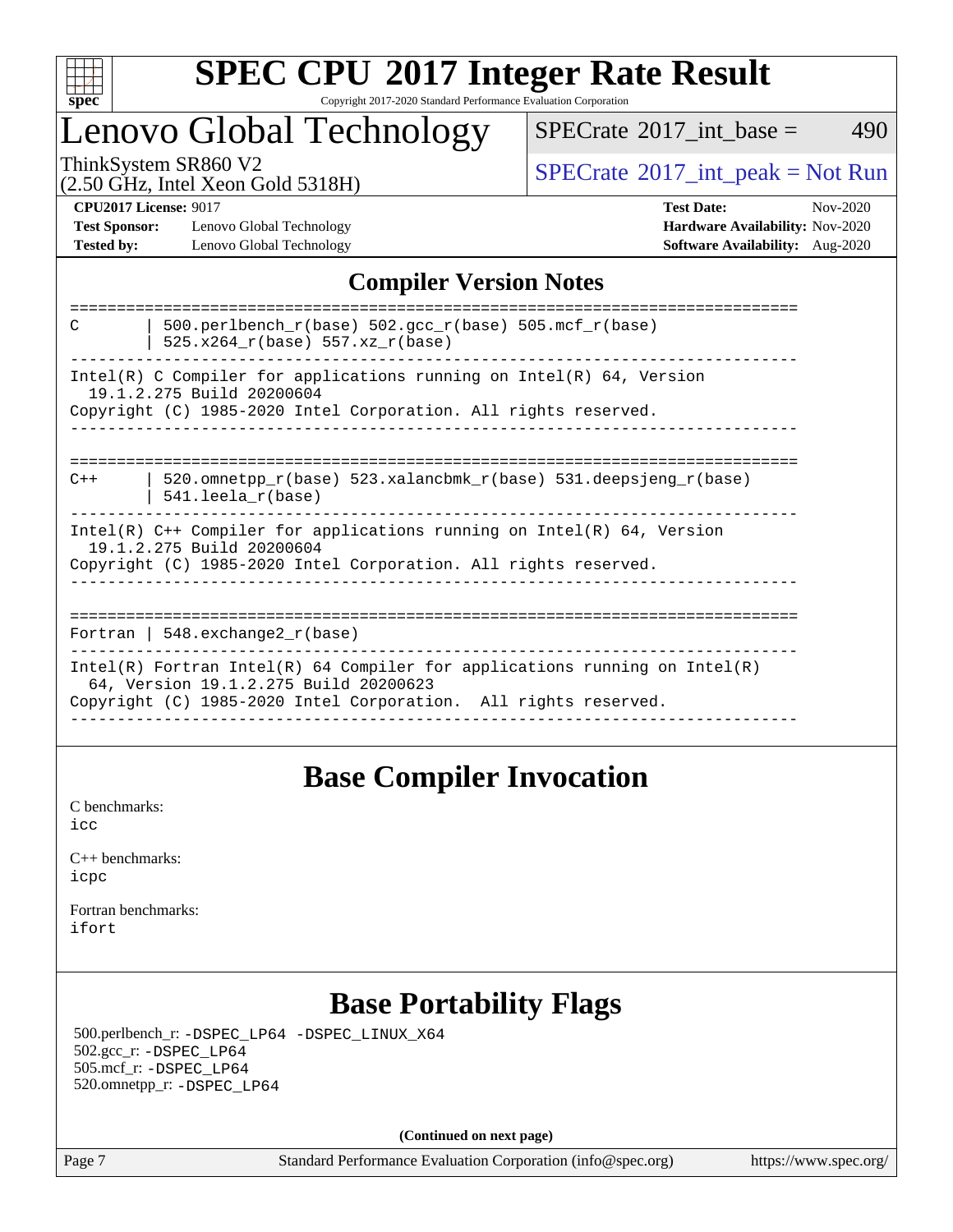

Copyright 2017-2020 Standard Performance Evaluation Corporation

## Lenovo Global Technology

 $SPECTate$ <sup>®</sup>[2017\\_int\\_base =](http://www.spec.org/auto/cpu2017/Docs/result-fields.html#SPECrate2017intbase) 490

(2.50 GHz, Intel Xeon Gold 5318H)

ThinkSystem SR860 V2<br>  $\begin{array}{c} \text{SPECTI}_{\text{S}} \text{SOR} \text{S1} \text{S1} \text{S1} \text{S1} \text{S1} \text{S1} \end{array}$  [SPECrate](http://www.spec.org/auto/cpu2017/Docs/result-fields.html#SPECrate2017intpeak)®[2017\\_int\\_peak = N](http://www.spec.org/auto/cpu2017/Docs/result-fields.html#SPECrate2017intpeak)ot Run

**[Test Sponsor:](http://www.spec.org/auto/cpu2017/Docs/result-fields.html#TestSponsor)** Lenovo Global Technology **[Hardware Availability:](http://www.spec.org/auto/cpu2017/Docs/result-fields.html#HardwareAvailability)** Nov-2020 **[Tested by:](http://www.spec.org/auto/cpu2017/Docs/result-fields.html#Testedby)** Lenovo Global Technology **[Software Availability:](http://www.spec.org/auto/cpu2017/Docs/result-fields.html#SoftwareAvailability)** Aug-2020

**[CPU2017 License:](http://www.spec.org/auto/cpu2017/Docs/result-fields.html#CPU2017License)** 9017 **[Test Date:](http://www.spec.org/auto/cpu2017/Docs/result-fields.html#TestDate)** Nov-2020

### **[Base Portability Flags \(Continued\)](http://www.spec.org/auto/cpu2017/Docs/result-fields.html#BasePortabilityFlags)**

 523.xalancbmk\_r: [-DSPEC\\_LP64](http://www.spec.org/cpu2017/results/res2020q4/cpu2017-20201123-24462.flags.html#suite_basePORTABILITY523_xalancbmk_r_DSPEC_LP64) [-DSPEC\\_LINUX](http://www.spec.org/cpu2017/results/res2020q4/cpu2017-20201123-24462.flags.html#b523.xalancbmk_r_baseCXXPORTABILITY_DSPEC_LINUX) 525.x264\_r: [-DSPEC\\_LP64](http://www.spec.org/cpu2017/results/res2020q4/cpu2017-20201123-24462.flags.html#suite_basePORTABILITY525_x264_r_DSPEC_LP64) 531.deepsjeng\_r: [-DSPEC\\_LP64](http://www.spec.org/cpu2017/results/res2020q4/cpu2017-20201123-24462.flags.html#suite_basePORTABILITY531_deepsjeng_r_DSPEC_LP64) 541.leela\_r: [-DSPEC\\_LP64](http://www.spec.org/cpu2017/results/res2020q4/cpu2017-20201123-24462.flags.html#suite_basePORTABILITY541_leela_r_DSPEC_LP64) 548.exchange2\_r: [-DSPEC\\_LP64](http://www.spec.org/cpu2017/results/res2020q4/cpu2017-20201123-24462.flags.html#suite_basePORTABILITY548_exchange2_r_DSPEC_LP64) 557.xz\_r: [-DSPEC\\_LP64](http://www.spec.org/cpu2017/results/res2020q4/cpu2017-20201123-24462.flags.html#suite_basePORTABILITY557_xz_r_DSPEC_LP64)

**[Base Optimization Flags](http://www.spec.org/auto/cpu2017/Docs/result-fields.html#BaseOptimizationFlags)**

#### [C benchmarks](http://www.spec.org/auto/cpu2017/Docs/result-fields.html#Cbenchmarks):

```
-m64 -qnextgen -std=c11
-Wl,-plugin-opt=-x86-branches-within-32B-boundaries -Wl,-z,muldefs
-xCORE-AVX512 -O3 -ffast-math -flto -mfpmath=sse -funroll-loops
-qopt-mem-layout-trans=4
-L/usr/local/IntelCompiler19/compilers_and_libraries_2020.3.275/linux/compiler/lib/intel64_lin
-lqkmalloc
```
#### [C++ benchmarks](http://www.spec.org/auto/cpu2017/Docs/result-fields.html#CXXbenchmarks):

[-m64](http://www.spec.org/cpu2017/results/res2020q4/cpu2017-20201123-24462.flags.html#user_CXXbase_m64-icc) [-qnextgen](http://www.spec.org/cpu2017/results/res2020q4/cpu2017-20201123-24462.flags.html#user_CXXbase_f-qnextgen) [-Wl,-plugin-opt=-x86-branches-within-32B-boundaries](http://www.spec.org/cpu2017/results/res2020q4/cpu2017-20201123-24462.flags.html#user_CXXbase_f-x86-branches-within-32B-boundaries_0098b4e4317ae60947b7b728078a624952a08ac37a3c797dfb4ffeb399e0c61a9dd0f2f44ce917e9361fb9076ccb15e7824594512dd315205382d84209e912f3) [-Wl,-z,muldefs](http://www.spec.org/cpu2017/results/res2020q4/cpu2017-20201123-24462.flags.html#user_CXXbase_link_force_multiple1_b4cbdb97b34bdee9ceefcfe54f4c8ea74255f0b02a4b23e853cdb0e18eb4525ac79b5a88067c842dd0ee6996c24547a27a4b99331201badda8798ef8a743f577) [-xCORE-AVX512](http://www.spec.org/cpu2017/results/res2020q4/cpu2017-20201123-24462.flags.html#user_CXXbase_f-xCORE-AVX512) [-O3](http://www.spec.org/cpu2017/results/res2020q4/cpu2017-20201123-24462.flags.html#user_CXXbase_f-O3) [-ffast-math](http://www.spec.org/cpu2017/results/res2020q4/cpu2017-20201123-24462.flags.html#user_CXXbase_f-ffast-math) [-flto](http://www.spec.org/cpu2017/results/res2020q4/cpu2017-20201123-24462.flags.html#user_CXXbase_f-flto) [-mfpmath=sse](http://www.spec.org/cpu2017/results/res2020q4/cpu2017-20201123-24462.flags.html#user_CXXbase_f-mfpmath_70eb8fac26bde974f8ab713bc9086c5621c0b8d2f6c86f38af0bd7062540daf19db5f3a066d8c6684be05d84c9b6322eb3b5be6619d967835195b93d6c02afa1) [-funroll-loops](http://www.spec.org/cpu2017/results/res2020q4/cpu2017-20201123-24462.flags.html#user_CXXbase_f-funroll-loops) [-qopt-mem-layout-trans=4](http://www.spec.org/cpu2017/results/res2020q4/cpu2017-20201123-24462.flags.html#user_CXXbase_f-qopt-mem-layout-trans_fa39e755916c150a61361b7846f310bcdf6f04e385ef281cadf3647acec3f0ae266d1a1d22d972a7087a248fd4e6ca390a3634700869573d231a252c784941a8) [-L/usr/local/IntelCompiler19/compilers\\_and\\_libraries\\_2020.3.275/linux/compiler/lib/intel64\\_lin](http://www.spec.org/cpu2017/results/res2020q4/cpu2017-20201123-24462.flags.html#user_CXXbase_linkpath_6eb3b1b8be403820338b5b82e7a1c217a861a8962ac718a6253be1483b50620487664a39a847caf560d84a6b8bab7cca33d9f414525a12ede1e9473db34a3d08) [-lqkmalloc](http://www.spec.org/cpu2017/results/res2020q4/cpu2017-20201123-24462.flags.html#user_CXXbase_qkmalloc_link_lib_79a818439969f771c6bc311cfd333c00fc099dad35c030f5aab9dda831713d2015205805422f83de8875488a2991c0a156aaa600e1f9138f8fc37004abc96dc5)

#### [Fortran benchmarks:](http://www.spec.org/auto/cpu2017/Docs/result-fields.html#Fortranbenchmarks)

```
-m64 -Wl,-plugin-opt=-x86-branches-within-32B-boundaries -Wl,-z,muldefs
-xCORE-AVX512 -O3 -ipo -no-prec-div -qopt-mem-layout-trans=4
-nostandard-realloc-lhs -align array32byte -auto
-mbranches-within-32B-boundaries
-L/usr/local/IntelCompiler19/compilers_and_libraries_2020.3.275/linux/compiler/lib/intel64_lin
-lqkmalloc
```
[The flags files that were used to format this result can be browsed at](tmsearch) [http://www.spec.org/cpu2017/flags/Intel-ic19.1u1-official-linux64\\_revA.html](http://www.spec.org/cpu2017/flags/Intel-ic19.1u1-official-linux64_revA.html) <http://www.spec.org/cpu2017/flags/Lenovo-Platform-SPECcpu2017-Flags-V1.2-Cooperlake-A.html>

[You can also download the XML flags sources by saving the following links:](tmsearch) [http://www.spec.org/cpu2017/flags/Intel-ic19.1u1-official-linux64\\_revA.xml](http://www.spec.org/cpu2017/flags/Intel-ic19.1u1-official-linux64_revA.xml) <http://www.spec.org/cpu2017/flags/Lenovo-Platform-SPECcpu2017-Flags-V1.2-Cooperlake-A.xml>